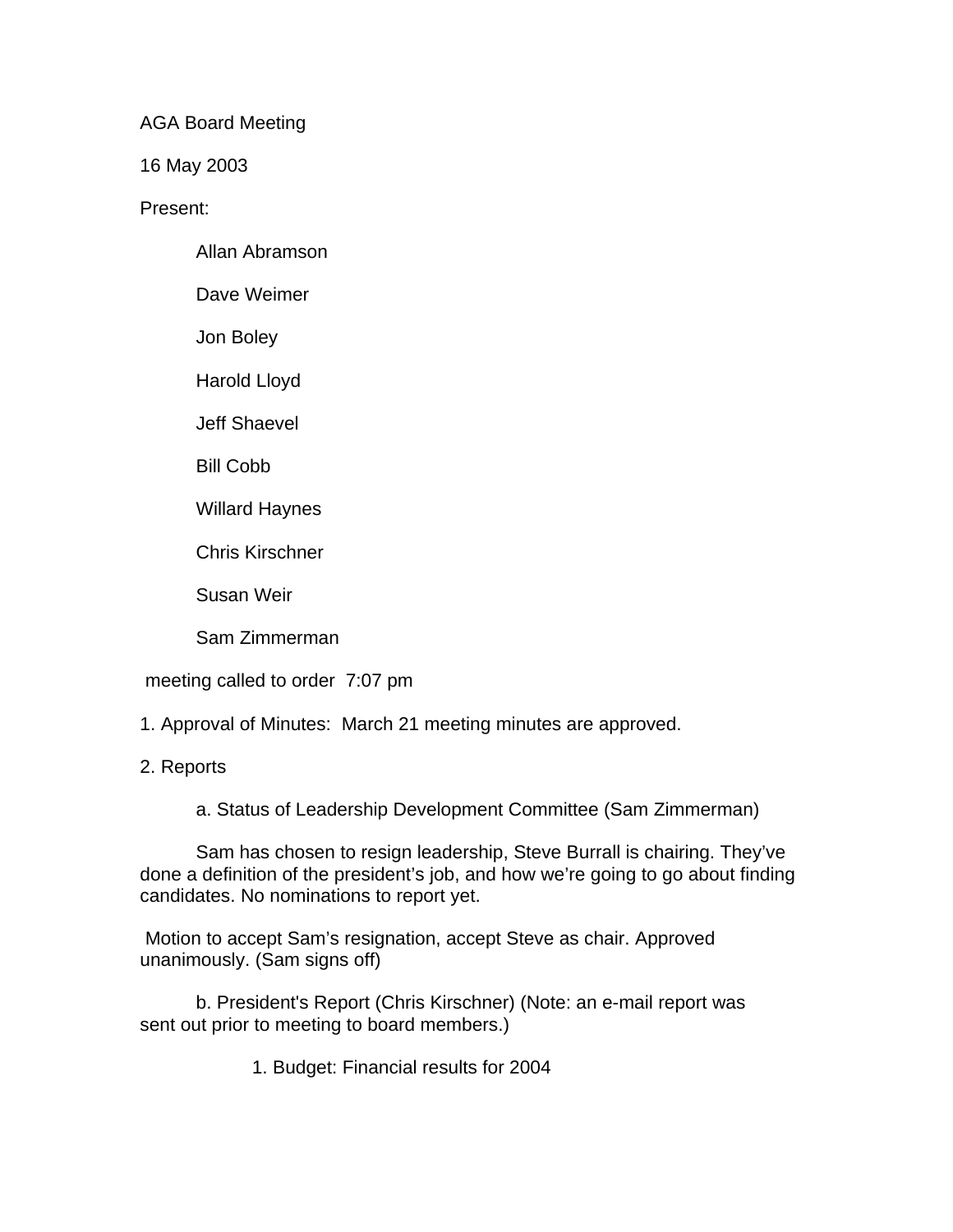Financial report for 2004 report is in. We seem to have accumulated \$67,000, which is surprising. In the future will ask Ben for quarterly reports. This may be due in part to the delay in funding last year cut spending. We also have a substantial increase in membership revenue. I think we need to check the figures, they are rough and may be mistaken. Work is not completed on 2003 Congress figures.

- 2. Budget: Process for FY 2006
- 3. Budget: Authorization to continue spending

Ing funds

4. Fund-Raising Committee: Any discussion with David Dinhofer to

report?

Chris: No contact made, I did not think it was within my realm, I thought this was going to be a board function, not an operational function. Board discussion: this is operational function, Chris needs to attend to it. Chris responded that he will get to this right away. We are not a 5013c, we need to figure the tax information we'd give to possible donors.

5. Ing fund policy (George Zhou): Status?

Distribution of the funds is mostly a continuation of the past. A couple of items are operational, should not be under the Ing funds. Board discussion: Is the Ing money being used to further the vision of the AGA? We were pretty conservative last year, because of uncertainty, let's use it more fully. We need more discussion about our vision for the AGA. Allan will write an e-mail and start some discussion. Chris replied we should be ready to roll by next meeting.

6. Rules for Children's Room at Congresses: Status?

Chris is responding to None's e-mail, talked to Todd Heidenreich. Todd wanted to be more flexible in how it is run. We need to involve Todd in this discussion. Chris thought nothing wrong with the rules None proposed, but the on-duty staff needs to be able to flex them as needed, as was mostly what we did last year. Board decision: Chris will work out the final version with Todd. Anticipates it will be similar to past years.

7. Membership fee for foreign members: Status?

Chris Garlock didn't think there would be significant change in mailing costs for the journal overseas. Not enough to make a change in the fees. Board discussion: It was noted that Journal costs have not gone down, why? More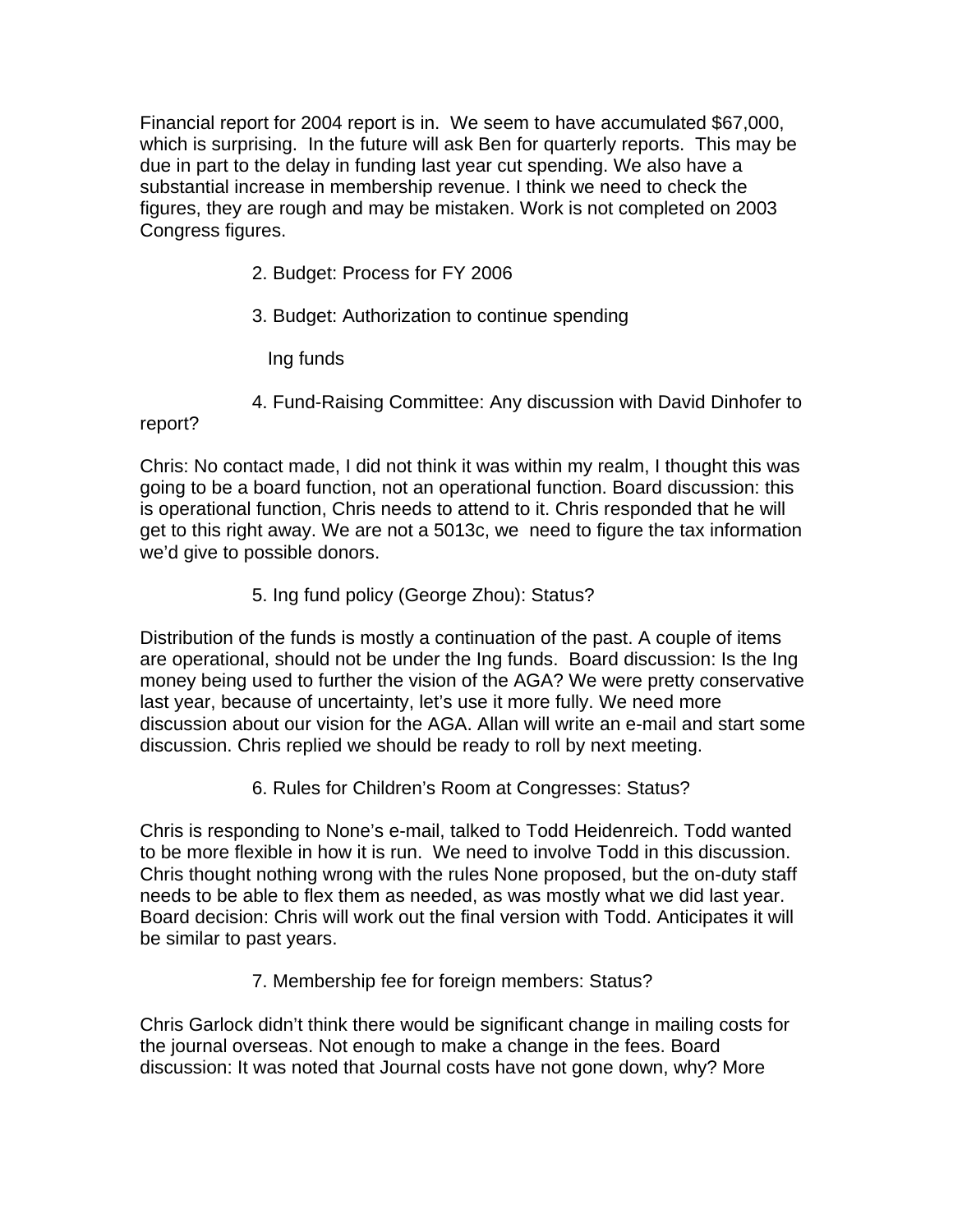people are being paid for articles to better the content. Can we get a budget from Chris G? The board wants to review his budget every year.

Non-agenda items:

Gamers convention: in Ohio, Joe Carl organizing. Sounds like it will be fun, they will try to have a big tournament. Jon Boley will be going as the expert teacher. Youth outreach</underline>: (Willard Haynes) received mid term reports: 5 of 6 are in. Approved second half of the grant, All are doing reasonably well, some have already been in tournaments. Despite the progress, not every group may meet their targets, but I don't think this is a problem. It's still well worth our money, I don't think it should affect the grants.

Should we spend more, less, or the same, next year? Approved a new group for Jason Pon, couple of other new groups are pending applications. How much more we'd need I'm not sure. Chris K: I think we need at least two years to evaluate this program. I think we should expand the program as originally envisioned. If we exceed the line item, in the budget should just be a guideline. Good programs we should find the money for, period.

Edge TV: We need to find someone with some media law contract expertise before we go any further. The issue right now is the letter of intent, so they can move ahead. We are not one of their big games. The real caution is that we don't want to give away any multi year contracts. We want to make sure they actually give go some serious air time. But the intent letter is just the intent to negotiate. We don't have a lot of alternatives, let's just make sure we don't lock ourselves out.

## OLD BUSINESS:

a. Process/Agenda Items for the National Assembly (Chris Kirschner)

The board has the draft agenda. There are some contentious issues, I am providing for people on both sides to make a statement. Also, am arranging premeeting sessions where we can talk the issues over. The agenda becomes locked 30 days before the meeting. We should have this finalized by the June meeting. Part of the agenda depends on the progress of the governing committee. We need a report from governance first, but don't want to wait on governance, as time is short. I have asked Mike Lash to prod them along.

b. Continued open discussion of representation at professional tournaments (SEE BACKGROUND NOTE AT BOTTOM)

Chris K: wrote on the pro issue in his e-mail board report. We're at a crossroads, we need to stand up and say something. I need to know how hard does the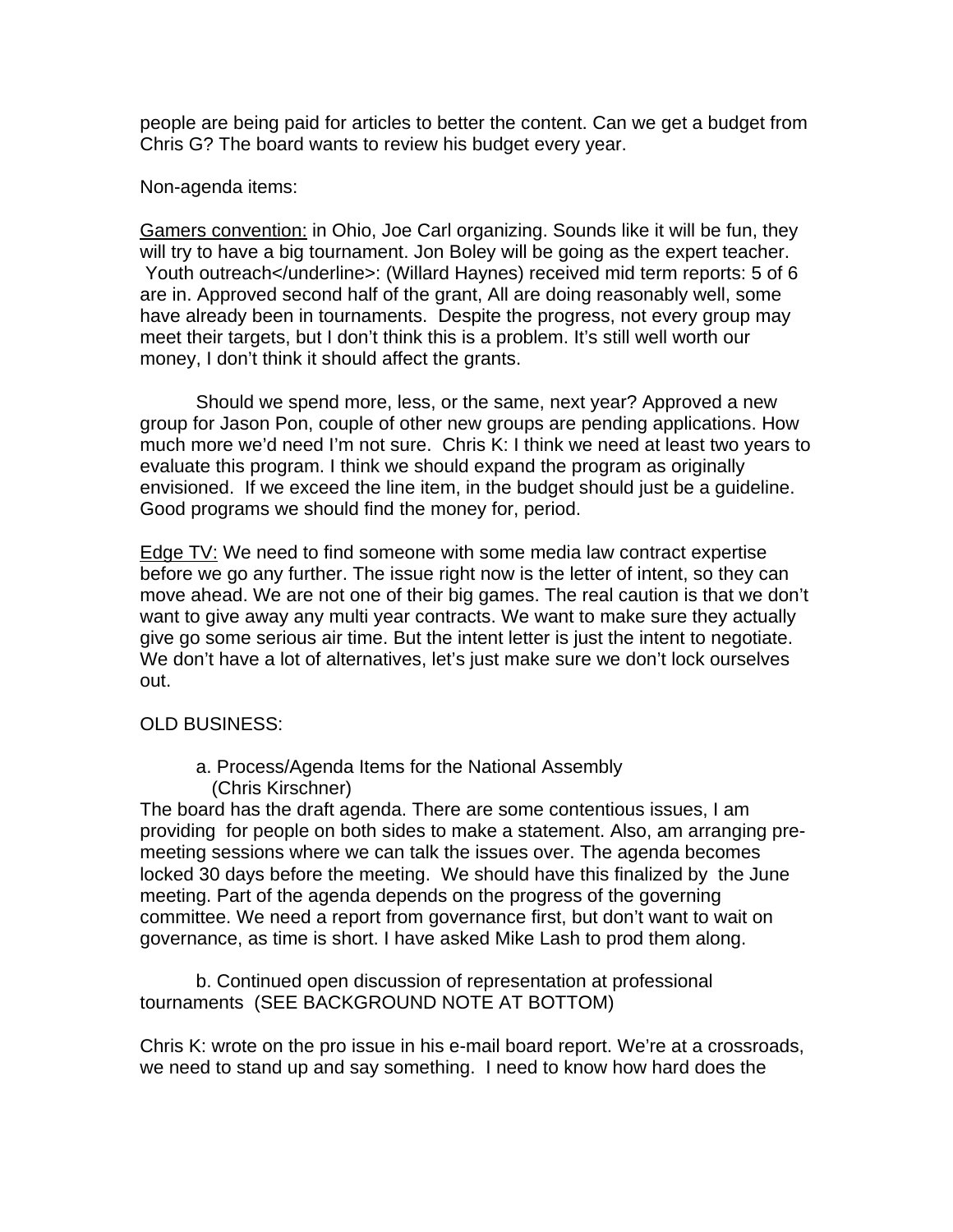board want to push on this? Jimmy Cha is taking a pretty solid line on this. We do have control of the pro tournament money to help us.

1. AGA principles for representation at tournaments

2. Open letter with our principles

3. Dave Weimer's latest draft of principles: draft statement fro AGA principles for US representation in international tournaments.

"The AGA should vigorously seek through its own policies and in its dealings with other organizations to promote procedures for selecting representatives to international tournaments that are inclusive, fair, and transparent. Inclusive procedures provide an opportunity to participate to all players who are United States citizens no matter where they reside as well as to all players with permanent resident status who reside in the United States.

Fair procedures rely on competition to the greatest extent feasible to select representatives from among those eligible. Transparent procedures are clearly and publicly stated."

Board discussion:

Jon: We should release Dave's statement ASAP, it needs to be said soon. Seeing what kind of reaction we get will help us figure out the rest of our direction.

Harold, Bill and Willard concurred, we need to move quickly.

 Chris: this will be a bombshell, there will be a strong reaction. We want the reaction to lead to the reformation of the pro group to be run much more transparently, and to be run by people who are in the U.S.. This will necessarily create conflict.

Allan: We can minimize the conflict, title the statement a proposed statement of policy. Let's send it out to the pros for their reaction first , to initiate discussion before it's a done deal. Should also send it out to the chapter heads also. This should be on assembly agenda.

Chris: Agree, it would be a courtesy to send it to the pros first. Make sure the pros receive it, and that there's a closed period for feedback. We want a way to certify that they got it. Both e-mail and registered mail. Do we have a follow up move? It doesn't say we're actually doing anything. let's include a timetable of when we want to release it. The Chinese wei chi organization was very clear that they don't want future difficulty, want us to work this out.